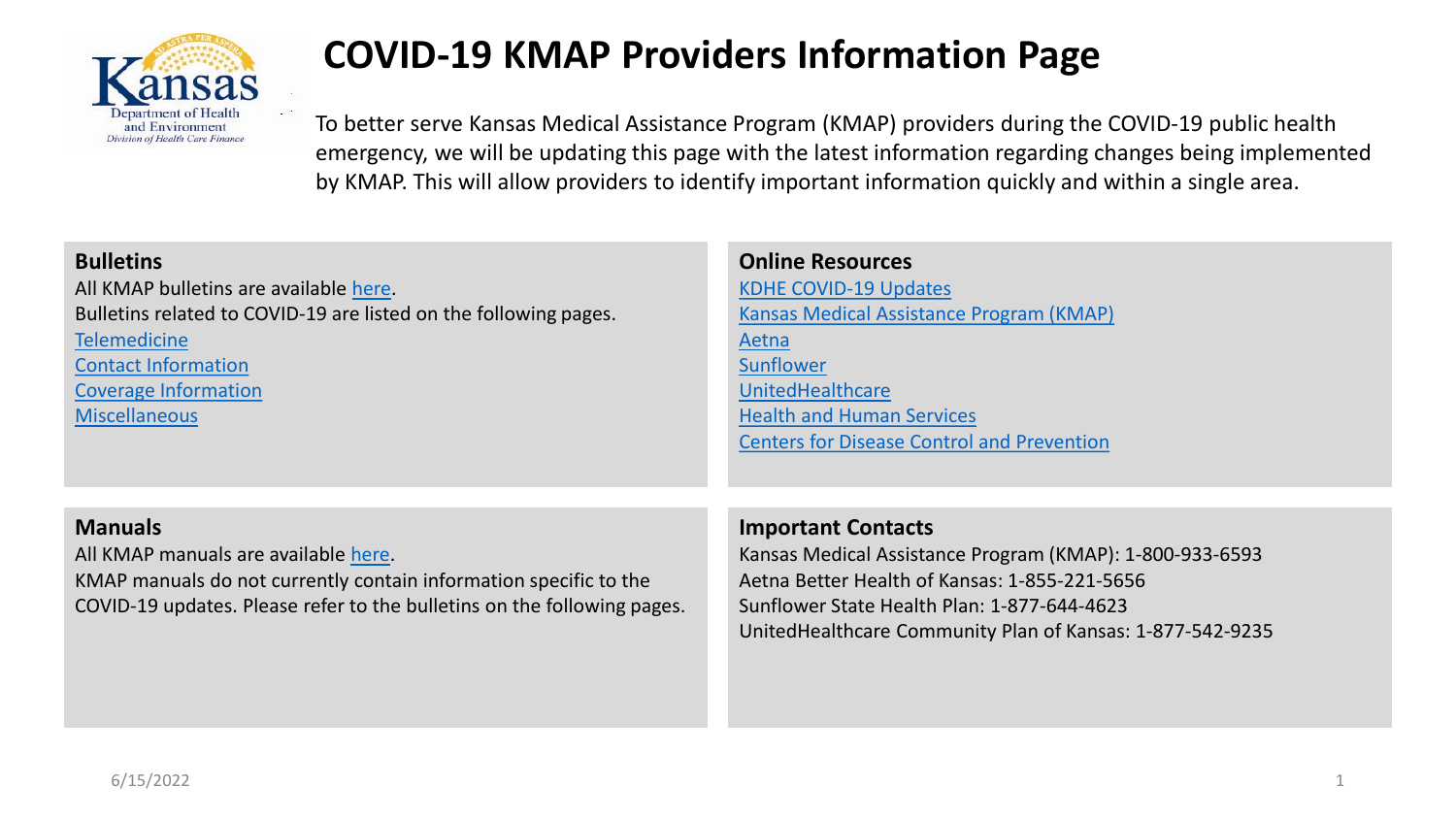<span id="page-1-0"></span>

# **COVID-19 Related Bulletins**

Bulletins related specifically to COVID-19 are listed below by category. All KMAP bulletins are available [here.](https://portal.kmap-state-ks.us/PublicPage/Public/Bulletins/) Click [here](https://portal.kmap-state-ks.us/PublicPage/Public/Index/) to return to main page.

#### **Telemedicine**

[20045: KanCare Telemedicine Reimbursement Update](https://portal.kmap-state-ks.us/Documents/Provider/Bulletins/20045%20-%20General%20-%20KanCare_Telemedicine_Reimbursement_Update.pdf) 20046: Updated - [Telemedicine in Response to COVID-19 Emergency](https://portal.kmap-state-ks.us/Documents/Provider/Bulletins/20046%20-%20General%20-%20Telemedicine_Updates_in_Response%20to_COVID19.pdf) 20051: Updated - [Expand Telemedicine to HCBS Services](https://portal.kmap-state-ks.us/Documents/Provider/Bulletins/20051%20-%20HCBS%20-%20Expanding_Telemedicine_for_HCBS_Services.pdf) [20052: Dental Codes Allowed by Telephone During COVID-19](https://portal.kmap-state-ks.us/Documents/Provider/Bulletins/20052%20-%20Dental%20-%20Dental_Codes_via_Telephone.pdf) [20062: Expansion of Telemedicine Services Allowed by ECI and LEA](https://portal.kmap-state-ks.us/Documents/Provider/Bulletins/20062%20-%20General%20-%20Expansion_of_Telemedicine_Services_ECI_and_LEA.pdf) [20065: Additional Telemedicine Codes During COVID-19 Emergency](https://portal.kmap-state-ks.us/Documents/Provider/Bulletins/20065%20-%20General%20-%20Additional_MH_Codes_for_Telemedicine.pdf) [20067: Tobacco Cessation Counseling via Telemedicine During COVID-19](https://portal.kmap-state-ks.us/Documents/Provider/Bulletins/20067%20-%20General%20-%20Tobacco_Cessation_Counseling.pdf) 20068: Updated - [Telemedicine for BI Waiver Services During COVID-19](https://portal.kmap-state-ks.us/Documents/Provider/Bulletins/20068%20-%20General%20-%20Additional_Coverage_of_Tele_Med_for_BI_Waiver_Services.pdf) [20070: SED Waiver Codes via Telemedicine During COVID-19](https://portal.kmap-state-ks.us/Documents/Provider/Bulletins/20070%20-%20General%20-%20SED_Waiver_Codes_Allowed_via_Telemedicine.pdf) [20072: Additional E/M Codes via Telemedicine During COVID-19](https://portal.kmap-state-ks.us/Documents/Provider/Bulletins/20072%20-%20General%20-%20Additional_EM_Codes_via_Telemedicine.pdf) [20073: Expansion of Telemedicine Services for Therapy](https://portal.kmap-state-ks.us/Documents/Provider/Bulletins/20073%20-%20General%20-%20Expansion_of_Telemedicine_Services_for_Therapy_Services.pdf) [20075: Revision to April 2020 NCCI PTP MUE Files -](https://portal.kmap-state-ks.us/Documents/Provider/Bulletins/20075%20-%20General%20-NCCCI_PTP_and_MUE_Revision_April_2020%20.pdf) Telemedicine [20076: Wheelchair Seating Assessment Codes Allowed by Telemedicine](https://portal.kmap-state-ks.us/Documents/Provider/Bulletins/20076%20-%20General%20-%20Wheelchair%20Seating%20Assessment%20Codes%20Allowed%20by%20Telemedicine.pdf) [20086: Mental Health Crisis Intervention Codes via Telemedicine](https://portal.kmap-state-ks.us/Documents/Provider/Bulletins/20086%20-%20General%20-%20Allowance_of_Additional_MH_Crisis_Intervention_Codes_via_Telemedicine.pdf)

#### **Telemedicine - Continued**

[20102: I/DD Telemedicine Services During COVID-19](https://portal.kmap-state-ks.us/Documents/Provider/Bulletins/20102%20-%20General%20-%20HCBS_Disaster_Emergency%20.pdf) [20105: Telemedicine Billing Guidelines During COVID-19](https://portal.kmap-state-ks.us/Documents/Provider/Bulletins/20105%20-%20General%20-%20Telemedicine_Billing_Guidelines.pdf) [20111: Clarification of Written Consent Requirement for Telemedicine](https://portal.kmap-state-ks.us/Documents/Provider/Bulletins/20111%20-%20General%20-%20Clarification_of_Written_Consent_Documentation_Requirement_for_TM.pdf) [20120: Expansion with Select Telemedicine Allowed Codes/Home Setting](https://portal.kmap-state-ks.us/Documents/Provider/Bulletins/20120%20-%20General%20-%20Expansion_Select_TM_Allowed_Codes_Home_Setting.pdf) [20219: Allowance of T2011 via Telemedicine](https://portal.kmap-state-ks.us/Documents/Provider/Bulletins/20219%20-%20CMHC%20-%20Allowance_of_T2011_via_Telemedicine.pdf)

#### **Contact Information**

[20043: KMAP Contact Updates During COVID-19 Emergency](https://portal.kmap-state-ks.us/Documents/Provider/Bulletins/20043%20-%20General%20-%20KMAP%20COVID%20Message.pdf) [21082: COVID-19 Vaccine Resources During the Public Health Emergency](https://portal.kmap-state-ks.us/Documents/Provider/Bulletins/21082%20-%20General%20-%20COVID-19_Vaccine_Resources_5.4.21_What_Partners_Need_to_Know_Now_Condensed.pdf)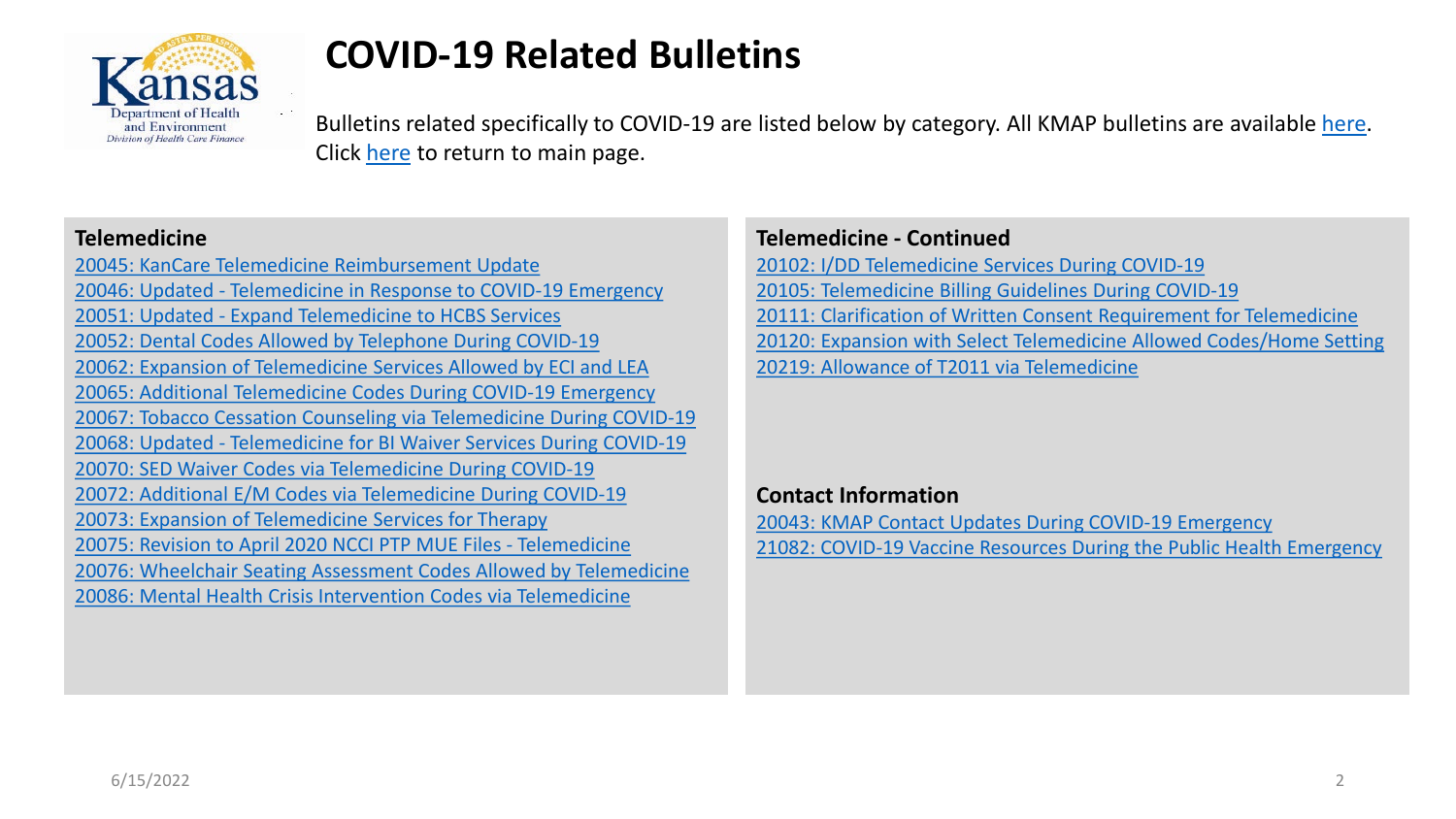<span id="page-2-0"></span>

# **COVID-19 Related Bulletins**

Bulletins related specifically to COVID-19 are listed below by category. All KMAP bulletins are available [here.](https://portal.kmap-state-ks.us/PublicPage/Public/Bulletins/) Click [here](https://portal.kmap-state-ks.us/PublicPage/Public/Index/) to return to main page.

#### **Coverage Information**

[20041: Coronavirus \(COVID-19\) Coverage –](https://portal.kmap-state-ks.us/Documents/Provider/Bulletins/20041%20-%20General%20-%20UPDATED_Coronavirus_CPT_Codes_Update.pdf) Updated [20056: Retail and Physician Administered Drug Plan for COVID-19](https://portal.kmap-state-ks.us/Documents/Provider/Bulletins/20056%20-%20General%20-%20Retail_and_Physician_Administered_Drug_Plan_for_COVID_19.pdf) [20057: MCO Non-Network Provider Participation Requirements](https://portal.kmap-state-ks.us/Documents/Provider/Bulletins/20057%20-%20General%20-%20MCO_Provider_Requirements_Updates%20in_Response_to.pdf) [20059: Coverage of COVID-19 Testing and Treatment](https://portal.kmap-state-ks.us/Documents/Provider/Bulletins/20059%20-%20General%20-%20COVID_19_Coverage_Testing_and_Treatment.pdf) [20069: COVID-19 Drug Shortage –](https://portal.kmap-state-ks.us/Documents/Provider/Bulletins/20069%20-%20General%20-%20COVID_19_Albuterol_Inhaler_Shortage.pdf) Albuterol Inhalers [20071: COVID-19 Temporary Waivers](https://portal.kmap-state-ks.us/Documents/Provider/Bulletins/20071%20-%20General%20-%20COVID_19_Public_Health_Emergency.pdf) [20088: Reimbursement to Providers and Facilities Serving the Uninsured](https://portal.kmap-state-ks.us/Documents/Provider/Bulletins/20088%20-%20General%20-%20COVID_Provider_Enrollment.pdf) [20090: HCBS Exceptions –](https://portal.kmap-state-ks.us/Documents/Provider/Bulletins/20090%20-%20General%20-%20HCBS_Disaster_Emergency_Exceptions_SMC_E2020_061.pdf) Specialized Medical Care 20091: HCBS Exceptions – [Day Supports and Residential Service](https://portal.kmap-state-ks.us/Documents/Provider/Bulletins/20091%20-%20General%20-%20HCBS_Disaster_Emergency_Exceptions_Day_Supports_and_Residential_Service.pdf) [20092: Disaster Emergency Exceptions –](https://portal.kmap-state-ks.us/Documents/Provider/Bulletins/20092%20-%20General%20-%20HCBS_Disaster_Emergency_Exceptions_PCS.pdf) Personal Care Services [20096: Extension of COVID-19 Emergency Policies](https://portal.kmap-state-ks.us/Documents/Provider/Bulletins/20096%20-%20General%20-%20Extension_of_COVID_19_Emergency_Policies.pdf) [20099: HCBS Background Check Exceptions During COVID-19](https://portal.kmap-state-ks.us/Documents/Provider/Bulletins/20099%20-%20General%20-%20HCBS_Disaster_Emergency_Exceptions_Background_Check_Exception%20-%20E2020_069.pdf) [20107: COVID-19 Antibody Testing and High Throughput Technology](https://portal.kmap-state-ks.us/Documents/Provider/Bulletins/20107%20-%20General%20-%20Coverage_of_COVID-19_Antibody_Testing.pdf) [20121: COVID-19 Testing & Treatment Services –](https://portal.kmap-state-ks.us/Documents/Provider/Bulletins/20121%20-%20General%20-%20COVID-19_Testing_and_Treatment_Services_for_Members_with_Unmet_Spenddown.pdf) Unmet Spenddown [20126: Rate Adjustments for COVID-19 Testing](https://portal.kmap-state-ks.us/Documents/Provider/Bulletins/20126%20-%20General%20-%20Updated_COVID_19_Codes.pdf) [20259: Coverage of COVID-19 Syncytial Virus Testing](https://portal.kmap-state-ks.us/Documents/Provider/Bulletins/20259%20-%20Coverage_of_Multiplex_COVID-19_Influenza_A,_Influenza_B_and_Respiratory_Syncytial_Virus_(RSV)_Testing.pdf) 20262: Updated - [COVID-19 Vaccine Coverage](https://portal.kmap-state-ks.us/Documents/Provider/Bulletins/20262%20-%20General%20-%20UPDATED_COVID_19_Vaccine_Coverage.pdf) [20271: Rate Adjustments to support High Throughput COVID-19 Testing](https://portal.kmap-state-ks.us/Documents/Provider/Bulletins/20271%20-%20General%20-%20Rate_Adjustments_to_Support_Faster_High_Throughput_Technology_COVID-19_Diagnostic_Testing.pdf)

| <b>Coverage Information - Continued</b>                         |
|-----------------------------------------------------------------|
| 21019: PHE COVID-19 Vaccine Billing by Pharmacy DME Providers   |
| 21066: COVID-19 Vaccine Coverage During The Public Health       |
| Emergency                                                       |
| 21075: Additional Providers Approved for COVID-19 Vaccine       |
| <b>Coverage During Public Health Emergency</b>                  |
| 21074: Johnson & Johnson COVID-19 Vaccine Administration        |
| 21085: COVID-19 Monoclonal Antibody Infusions                   |
| 21088: COVID-19 Vaccine Coverage During the Public Health       |
| Emergency - Pfizer BioNTech (Age 12-15)                         |
| 21136: Rate Increase for COVID-19 Vaccine Administration in the |
| Home                                                            |
| 21142: Additional COVID-19 Monoclonal Antibody Infusion Codes   |
| 21171: Third Dose of Pfizer and Moderna COVID-19 Vaccine        |
| 21186: Addendum to Rate Increase for COVID-19 Vaccine           |
| <b>Administration in the Home</b>                               |
| 21225: COVID-19 HCPCS Update                                    |
| 22019: Pfizer COVID-19 Pre-Diluted (Gray Cap) Vaccine Coverage  |